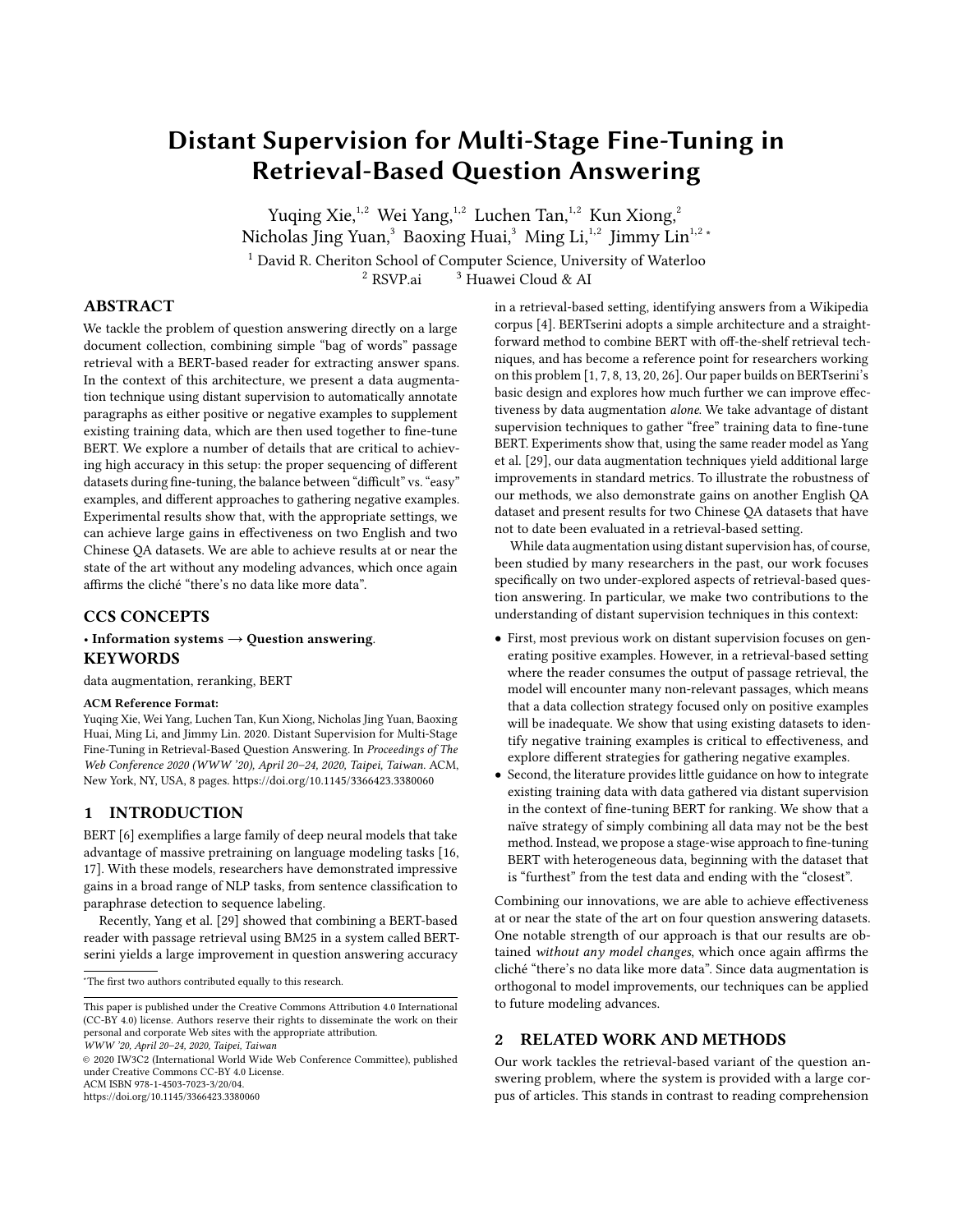<span id="page-1-0"></span>

Figure 1: Our two-stage architecture for retrieval-based question answering, the same design as BERTserini [\[29\]](#page-6-3).

datasets such as SQuAD [\[18\]](#page-6-11), where the system works with a single pre-determined document, or most QA benchmarks today such as TrecQA [\[32\]](#page-7-1), WikiQA [\[31\]](#page-7-2), and MSMARCO passage reranking [\[2\]](#page-6-12), where the system is provided a list of candidate passages to choose from. Our task definition, which combines a strong element of information retrieval, traces back to the Text Retrieval Conferences (TRECs) in the late 1990s [\[23\]](#page-6-13), but there is a recent resurgence of interest in this formulation, starting with Chen et al. [\[4\]](#page-6-4). Following this work, we have seen many papers on retrieval-based question answering, and BERTserini is a typical two-stage pipeline that combines keyword-based retrieval with BERT-based (re)ranking.

#### 2.1 Basic Setup

In this work, we fix the underlying model and focus on data augmentation techniques to explore how to best fine-tune BERT in a retrieval-based multi-stage question answering pipeline. Following BERTserini [\[29\]](#page-6-3), we first use passage retrieval to identify relevant paragraphs from Wikipedia using the Anserini IR toolkit [\[27,](#page-6-14) [28\]](#page-6-15) and then pass the paragraphs to a BERT reader for answer span extraction (see Figure [1\)](#page-1-0); hence the name of the system.

We adopted the "paragraph" setup in BERTserini [\[29\]](#page-6-3): the input corpus, a Wikipedia dump, is pre-segmented into paragraphs at indexing time, each of which is treated as a "document" for retrieval purposes. The question is used as a "bag of words" query to retrieve the top  $k$  candidate paragraphs using BM25 ranking.

During the inference stage, the retrieved paragraphs are fed into the fine-tuned BERT reader, along with the original natural language question. For each candidate paragraph, the reader selects the best text span and provides a score. We also follow Yang et al. [\[29\]](#page-6-3) and remove the final softmax layer over different answer spans to make the reader score comparable across the candidate paragraphs. Finally, an aggregator combines the reader scores with the BM25 scores via linear interpolation:

$$
S = (1 - \mu) \cdot S_{\text{BM25}} + \mu \cdot S_{\text{BERT}} \tag{1}
$$

where  $\mu \in [0, 1]$  is a hyperparameter to be tuned.

#### <span id="page-1-1"></span>2.2 Distant Supervision

The roots of the distant supervision techniques we use trace back to at least the 1990s [\[19,](#page-6-16) [33\]](#page-7-3), although the term had not yet been coined. Such techniques have recently become commonplace, especially as a way to gather large amounts of labeled examples for data-hungry neural networks and other machine learning algorithms. Specific

recent applications in question answering include Bordes et al. [\[3\]](#page-6-17), Chen et al. [\[4\]](#page-6-4), Lin et al. [\[14\]](#page-6-18), as well as Joshi et al. [\[9\]](#page-6-19) for building benchmark test collections. However, as we explain below, our approach aims to address a number of under-explored issues that are specific to the retrieval-based setting.

One main shortcoming of BERTserini as implemented by Yang et al. [\[29\]](#page-6-3) was that they only fine-tune BERT on the original SQuAD dataset, which means that the BERT reader is exposed to an impoverished set of examples; all SQuAD data come from a total of only 442 documents. This contrasts with the diversity of paragraphs that the model will likely encounter at inference time in the retrievalbased setting, since they are selected from potentially millions of articles. Also, the output of passage retrieval may contain many negative examples (i.e., paragraphs that don't contain answers), which does not accurately match the prevalence of answers in the original training data. Additionally, when performing QA on Wikipedia using a machine-reading comprehension dataset, we do not have labels for most paragraphs (since they are not from the original source documents). The solution, of course, is to fine-tune BERT with labeled paragraphs of the type that it is likely to encounter at inference time. Distant supervision can provide a bridge.

Starting from a source dataset comprising question–answer pairs (for sample, SQuAD), we can create additional training examples by fetching paragraphs from the corpus using the system's own passage retrieval algorithm (with the question as the query) and automatically annotate these paragraphs based on the ground truth answers provided in the source dataset. Using the system's own passage retrieval algorithm ensures that the model is exposed to the types of input it will receive at inference time.

We denote a paragraph as a positive example if the ground truth answer appears in it; otherwise we consider it a negative example. We keep the best positive example for each question (i.e., the highest BM25 score), and examined three different methods for selecting negative examples:

- Top-down: We choose negative examples with the highest paragraph scores from the retrieved paragraphs.
- Bottom-up: We choose negative examples with the lowest paragraph scores from the retrieved paragraphs.
- Random: We randomly sample negative examples from the retrieved paragraphs.

Our intuition is that top-down sampling selects "hard" examples, since the paragraphs have high BM25 scores, while bottom-up sampling selects "easy" examples. Random sampling attempts to obtain diversity.

One important hyperparameter is the number of negative examples to select for each positive example; ideally, this distribution should match the actual prevalence of correct answers that the reader encounters at test time, giving the model an accurate prior for answer correctness.

Another important design decision is how to make use of both the source data (denoted SRC) and the distantly-supervised data (denoted DS). We refer to the training set of only positive augmented examples as DS(+) and refer to the training set containing both positive and negative examples as  $DS(\pm)$ . Other than different datasets we can use, there are three possibilities when considering the fine-tuning order: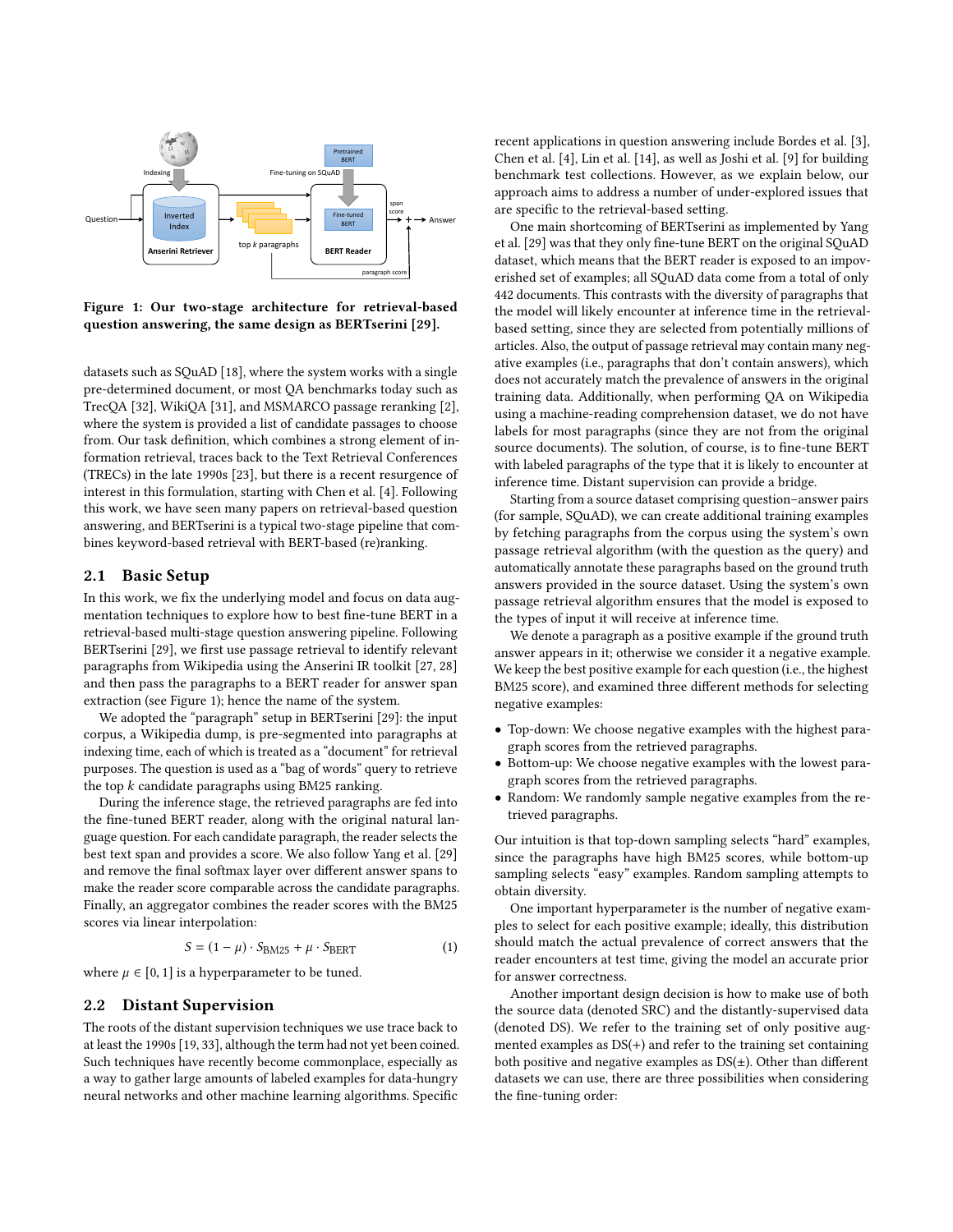<span id="page-2-1"></span>

|                      | SOuAD            | TriviaOA         | <b>CMRC</b>     | DRCD            |
|----------------------|------------------|------------------|-----------------|-----------------|
| Train<br><b>Test</b> | 87,599<br>10.570 | 87,622<br>11,313 | 10,321<br>3.351 | 26,936<br>3.524 |
| $DS(+)$              | 64.244           | 264,192          | 8.596           | 41,792          |
| $DS(\pm)$            | 447,468          | 789.089          | 68,696          | 246,604         |

Table 1: Number of question–answer pairs in each dataset.  $DS(+)$  and  $DS(±)$  refer to our augmented dataset with positive and positive as well as negative examples, respectively, with the best setting from our main results.

- SRC + DS: Fine-tune BERT with all data, "lumped" together as a single, larger training set. In practice, this means that the source and augmented data are shuffled together.
- $DS \rightarrow$  SRC: Fine-tune the reader in stages, first on the augmented data and then on the source dataset.
- SRC  $\rightarrow$  DS: Fine-tune the reader in stages, first on the source dataset and then on the augmented data.

Our experiments explore the facets of distant supervision described above: different strategies for gathering negative examples and the proper sequencing of different datasets during fine-tuning. Results show that these choices have a large impact on effectiveness.

# 3 EXPERIMENTAL SETUP

To demonstrate the generalizability of our data augmentation techniques, we conducted experiments on two English datasets: SQuAD (v1.1) and TriviaQA [\[9\]](#page-6-19) (the unfiltered version). The 2016/12/21 dump of English Wikipedia provides the document collection from which we are retrieving answers, following Chen et al. [\[4\]](#page-6-4). We also examined two Chinese machine reading comprehension datasets: CMRC [\[5\]](#page-6-20) and DRCD [\[21\]](#page-6-21). CMRC is in simplified Chinese while DRCD is in traditional Chinese. For Chinese, we used the 2018/12/01 dump of Chinese Wikipedia, tokenized with Lucene's CJKAnalyzer into overlapping bigrams. We applied hanziconv<sup>[1](#page-2-0)</sup> to transform the corpus into simplified characters for CMRC and traditional characters for DRCD.

Following Yang et al. [\[29\]](#page-6-3), to evaluate under a retrieval-based setting, we simply disregard the ground truth paragraphs from the original datasets and consider only the exact answer strings. As in previous work, we use the exact match (EM) score and  $F_1$ score (at the token level) as evaluation metrics. In addition, to examine the quality of retrieved paragraphs, we compute recall (R), the fraction of questions for which the correct answer appears in any retrieved paragraph. Note that this recall is not the same as the token-level recall component in the  $F_1$  score. To make our results comparable to BERTserini, we also use Anserini [\[27,](#page-6-14) [28\]](#page-6-15) for retrieval and rank the paragraphs using BM25 with the same parameter settings ( $k_1 = 0.9, b = 4$ ). The retriever returns 100 paragraphs and then feeds them to the BERT reader.

Statistics for the datasets are shown in Table [1.](#page-2-1) Note the possibly confusing terminology here: for SQuAD (as well as the other datasets), what we use for testing is actually the public development set (same as previous work). For reference, we also provide statistics for our distantly-supervised data; these represent the best

settings, corresponding to our main results in Tables [2](#page-3-0) and [3,](#page-3-1) which use a positive/negative ratio of 1:7, 1:3, 1:7, and 1:6, for each dataset, respectively, with random sampling (see Section [4.2\)](#page-4-0).

For model training, we begin with the pre-trained BERT-Base model (uncased, 12-layer, 768-hidden, 12-heads, 110M parameters). We use the pre-trained Chinese BERT-Base for the Chinese datasets. All inputs are padded to 384 tokens; the learning rate is set to 3 × 10−<sup>5</sup> and all other default settings are used. For all datasets, when applying stage-wise fine-tuning, we first fine-tune on the source dataset (SRC) for two epochs, and then on the augmented dataset for one epoch.

# 4 RESULTS

Main results on the two English datasets are shown in Table [2,](#page-3-0) along with comparisons directly copied from previous papers. Our figures are obtained from the dataset denoted  $DS(\pm)$  in Table [1;](#page-2-1) the training regime is the best configuration for combining different datasets, which will be discussed in the next section.<sup>[2](#page-2-2)</sup> A few additional details: for SQuAD, we include results directly copied from the original BERTserini paper [\[29\]](#page-6-3) (fine-tuning only on the source data, no data augmentation). Since then, however, we have made a few improvements, including engineering refinements and upgrading to a more recent version of Lucene. In the remainder of this paper, BERTserini refers to our improved implementation. When our distant supervision techniques were first proposed [\[30\]](#page-7-4), we reported the best known score on SQuAD that we were aware of. Since then, however, the state of the art has further advanced, but those approaches take advantage of larger BERT models [\[1,](#page-6-5) [26\]](#page-6-10), whereas we continued to use BERT-Base. Main results on the two Chinese datasets are shown in Table [3.](#page-3-1) To the best of our knowledge, there is no previous work on these two datasets in the retrieval-based setting, and therefore BERTserini is the only baseline available.

We can see that our distant supervision techniques and training regime for exploiting the augmented datasets lead to large improvements for all datasets, both in terms of exact match as well as F1. Improvements in both English and Chinese suggest the generality of our approach. The statistical significance of all improvements (BERTserini + DS over BERTserini, across all four datasets) was verified with a paired *t*-test ( $p \ll 0.01$ ). Note that we are unable to apply significance tests to the other conditions because we do not have access to results from those systems.

In Figure [2,](#page-3-2) we show the effects of varying the number of paragraphs k that is fed into the BERT reader for SQuAD (top) and CMRC (bottom). We plot the following metrics:

- (1) Top 1 Exact Match (EM): the top  $k$  paragraphs from the retriever are fed to the reader, the reader extracts the best phrase in each paragraph, and then the aggregator selects the best answer among all the candidates. If the best answer matches the ground truth, the system receives credit.
- (2) Top  $k$  Exact Match (EM): the top  $k$  paragraphs from the retriever are fed to the reader, which extracts the best phrase in each paragraph. If any of these phrases matches the ground truth, the system receives credit.

<span id="page-2-0"></span><sup>1</sup><https://pypi.org/project/hanziconv/0.2.1/>

<span id="page-2-2"></span> $^{2}$ In later sections we present a number of detailed analyses and contrastive conditions under slightly different experimental procedures, and so there is no exact one-to-one correspondence between figures in the main results tables and subsequent results.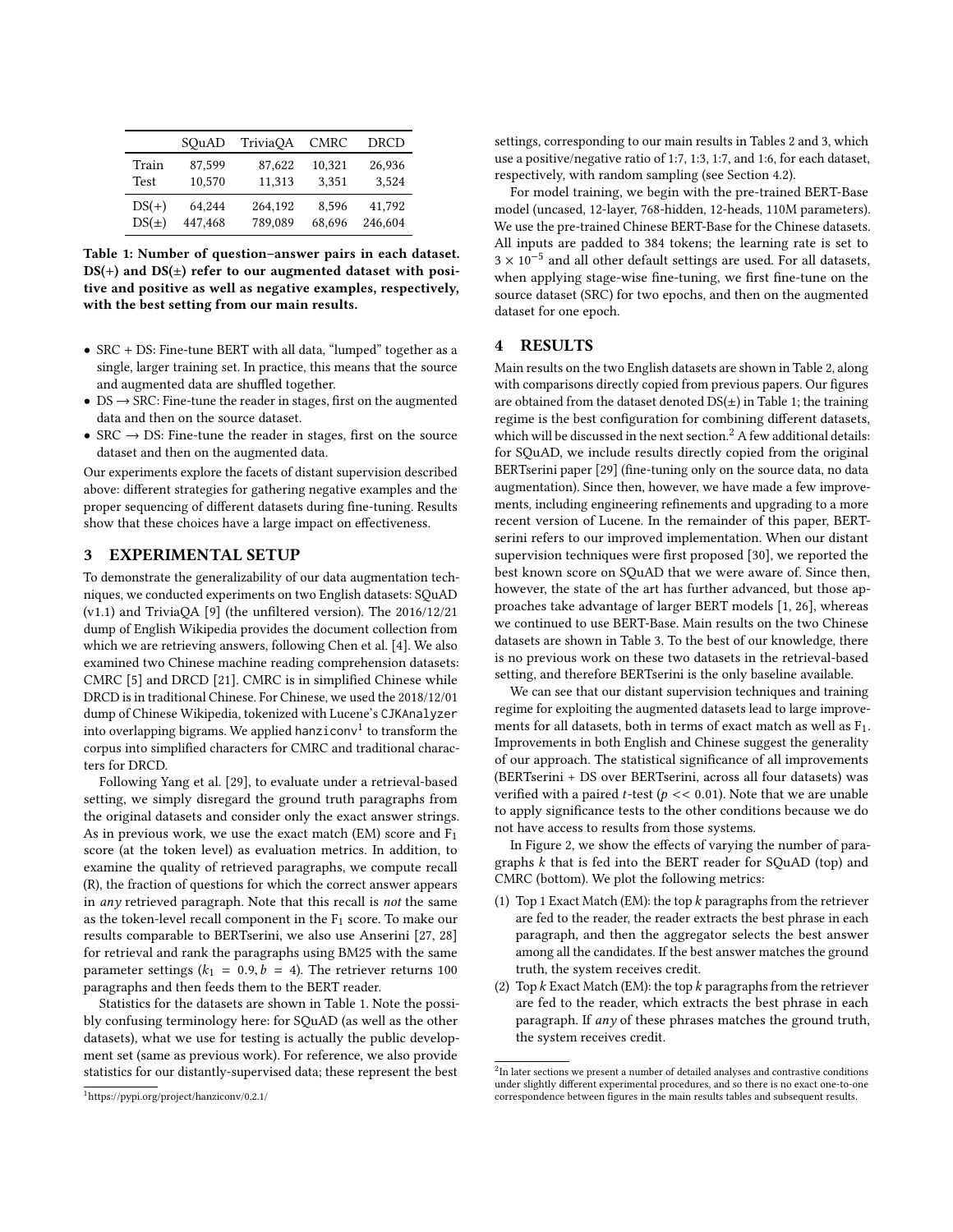<span id="page-3-0"></span>

| SQuAD                          |      |                |      |
|--------------------------------|------|----------------|------|
| Model                          | EM   | F <sub>1</sub> | R    |
| Dr.QA [4]                      | 29.8 |                |      |
| $R^3$ [24]                     | 29.1 | 37.5           |      |
| Kratzwald and Feuerriegel [11] | 29.8 |                |      |
| Par. R. [12]                   | 30.2 |                |      |
| MINIMAL <sup>[15]</sup>        | 34.7 | 42.5           | 64.0 |
| <b>OROA</b> [13]               | 34.7 |                | 64.0 |
| RankQA [10]                    | 35.8 |                |      |
| DenSPI-Hybrid [20]             | 36.2 | 44.4           |      |
| MUPPET <sup>[7]</sup>          | 39.3 | 46.2           |      |
| BERTserini (2019) [29]         | 38.6 | 46.1           | 85.9 |
| $RE3QA-Large [8]$              | 41.9 | 50.2           |      |
| Multi-passage BERT-Base [26]   | 51.2 | 59.0           |      |
| Multi-passage BERT-Large [26]  | 53.0 | 60.9           |      |
| GraphQA BERT-Large (wwm) [1]   | 56.5 | 63.8           |      |
| <b>BERTserini</b>              | 41.8 | 49.5           | 86.3 |
| BERTserini + DS                | 51.2 | 59.4           | 86.3 |
| <b>TriviaOA</b>                |      |                |      |
| Model                          | EM   | F <sub>1</sub> | R    |
| ORQA [13]                      | 47.2 |                |      |
| $R^3$ [24]                     | 47.3 | 53.7           |      |
| <b>DS-QA</b> [14]              | 48.7 | 56.3           |      |
| Evidence Agg. [25]             | 50.6 | 57.3           |      |
| <b>BERTserini</b>              | 51.0 | 56.3           | 83.7 |
| BERTserini + DS                | 54.4 | 60.2           | 83.7 |

|  |  |  |  | Table 2: Main results on the two English datasets. |
|--|--|--|--|----------------------------------------------------|
|  |  |  |  |                                                    |

<span id="page-3-1"></span>

| <b>CMRC</b>       |      |                |      |
|-------------------|------|----------------|------|
| Model             | EM   | F <sub>1</sub> | R    |
| <b>BERTserini</b> | 44.5 | 60.9           | 86.5 |
| BERTserini + DS   | 48.6 | 64.6           | 86.5 |
| <b>DRCD</b>       |      |                |      |
| Model             | ΕM   | F <sub>1</sub> | R    |
| <b>BERTserini</b> | 50.7 | 65.0           | 81.5 |
| BERTserini + DS   | 55.4 | 67.7           | 81.5 |
|                   |      |                |      |

Table 3: Main results on the two Chinese datasets.

(3) Recall: the fraction of questions in which at least one retrieved passage contains the answer (which provides an upper bound on scores with the current passage retrieval approach).

Looking at Figure [2:](#page-3-2) as expected, all scores increase as more candidate paragraphs are fed to the reader, similar to what Yang et al. [\[29\]](#page-6-3) observed. What is interesting, though, is to compare the effects of data augmentation, which we show with dotted vs. solid lines; note that the passage retriever (hence, recall) remains the same. For SQuAD (top), we see that top 1 EM improves quite a bit, although top  $k$  EM changes little. This suggests that distantly-supervised data is helping the model extract better answer phrases—likely due to improved context modeling—but isn't fundamentally expanding

<span id="page-3-2"></span>

Figure 2: Effects of the number of retrieved paragraphs  $k$  on SQuAD (top) and CMRC (bottom).

the coverage of the reader. We note the same phenomenon in Chinese (for CMRC, bottom). However, the gap here between top k EM and upper bound recall is much larger, which means that the passage retriever is finding relevant paragraphs, but the reader is unable to identify the correct answer spans. We suspect that the Chinese BERT model is weaker than the English BERT model,<sup>[3](#page-3-3)</sup> and that the Chinese datasets lack diversity in both questions and answers compared to those in English.

#### 4.1 Fine-Tuning Order

As discussed in Section [2.2,](#page-1-1) having acquired the augmented data with our distant supervision techniques, there are a number of options for fine-tuning the model using all available data. Experiments exploring these possibilities are presented in Table [4](#page-4-1) for each dataset. The rows marked SRC refer to fine-tuning with the source data only, which is the same as the BERTserini baselines in Tables [2](#page-3-0) and [3.](#page-3-1) While training with positive examples, denoted DS(+), improves effectiveness as expected, an even larger gain comes from leveraging positive *and* negative examples, denoted  $DS(\pm)$ .<sup>[4](#page-3-4)</sup>

<span id="page-3-4"></span><span id="page-3-3"></span> $^3\rm{The}$  SRC-trained BERT-Base model achieves 80 EM and 88 F $_1$  on SQuAD 1.1, while only 65 EM and 83  $F_1$  on CMRC. These results are comparable to Sun et al. [\[22\]](#page-6-28). <sup>4</sup>Note that negative sampling here was performed using the top-down approach (see next section), which is slightly less effective than the random sampling approach presented in Tables [2](#page-3-0) and [3;](#page-3-1) thus, these figures are not directly comparable.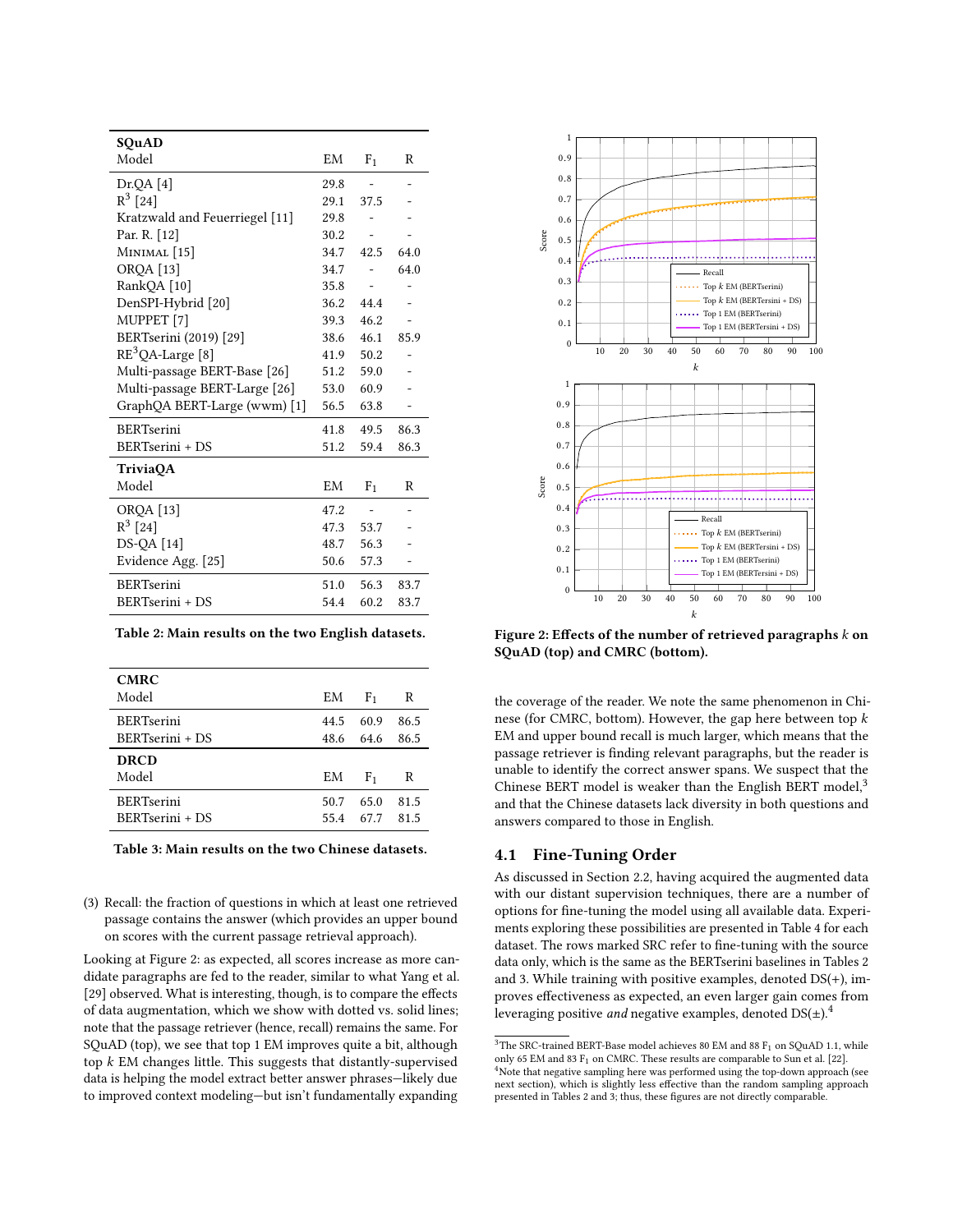<span id="page-4-1"></span>

| Model                     | ΕM   | F <sub>1</sub> | EM   | F <sub>1</sub>  |
|---------------------------|------|----------------|------|-----------------|
|                           |      | SQuAD          |      | <b>TriviaOA</b> |
| SRC                       | 41.8 | 49.5           | 51.0 | 56.3            |
| $DS(+)$                   | 44.0 | 51.4           | 48.2 | 53.6            |
| $DS(\pm)$                 | 48.7 | 56.5           | 54.4 | 60.2            |
| $SRC+DS(\pm)$             | 45.7 | 53.5           | 53.1 | 58.6            |
| $DS(\pm) \rightarrow SRC$ | 47.4 | 55.0           | 49.8 | 55.9            |
| $SRC \rightarrow DS(\pm)$ | 50.2 | 58.2           | 53.7 | 59.3            |
|                           |      | <b>CMRC</b>    |      | <b>DRCD</b>     |
| SRC                       | 44.5 | 60.9           | 50.7 | 65.0            |
| $DS(+)$                   | 45.5 | 61.1           | 50.5 | 64.3            |
| $DS(\pm)$                 | 48.3 | 63.9           | 53.2 | 66.0            |
| $SRC+DS(\pm)$             | 49.0 | 64.6           | 55.4 | 67.7            |
| $DS(\pm) \rightarrow SRC$ | 45.6 | 61.9           | 53.4 | 67.1            |
| $SRC \rightarrow DS(\pm)$ | 49.2 | 65.4           | 54.4 | 67.0            |

Table 4: Results of exploring different approaches to combining source and augmented training data on the four datasets.

The natural question is how to take advantage of both types of data (source and augmented). The most obvious approach is to simply lump both the source and augmented data together to create a single, larger training set. This is shown in Table [4](#page-4-1) as SRC + DS(±), and for three out of the four datasets, it is not the best approach (we discuss the exception below). In fact, for both English datasets, the  $SRC + DS(±)$  condition performs worse than just using the augmented data alone, i.e.,  $DS(\pm)$  beats  $SRC + DS(\pm)$ .

We propose that heterogeneous datasets should be leveraged in a stage-wise manner, starting with the dataset that is "furthest" away from the test data. That is, we wish to take advantage of all available data, but the last dataset we use to fine-tune BERT should be "most like" the test data the model will encounter at evaluation time. Since the augmented data is drawn from the same passages that the system is ultimately evaluated on, we should fine-tune on those data *last*. This condition is denoted  $SRC \rightarrow DS(\pm)$ , which yields the best results for two of the datasets (SQuAD and CMRC); it is the second-best condition for the other two datasets (TriviaQA and DRCD). Note that if we swap the tuning order,  $DS(\pm) \rightarrow$  SRC, effectiveness drops (and quite a bit in three of the four datasets), which lends credence to our heuristic.

For two of the datasets, our proposed stage-wise fine-tuning approach does not yield the highest effectiveness. With TriviaQA, the best condition is to simply disregard the source dataset, i.e., fine-tune with the augmented data only. We believe this may be an artifact of how the dataset was constructed to begin with: TriviaQA source paragraphs are already the product of distant supervision (on noisy web texts), which means that they are of lower quality to begin with. Our data augmentation procedure actually yields higher quality training data, since the examples are from Wikipedia and thus better match the passages that the BERT reader encounters at inference time.

For DRCD, we see that  $SRC + DS(±)$  is the most effective overall, which we explain by how the dataset is constructed. According to Shao et al. [\[21\]](#page-6-21), the dataset was assembled by searching

<span id="page-4-2"></span>

|                                                               | SQuAD      |                                                       | <b>CMRC</b> |       |  |
|---------------------------------------------------------------|------------|-------------------------------------------------------|-------------|-------|--|
|                                                               | $EM$ $F_1$ |                                                       | EM          | $F_1$ |  |
| Top-down 49.2 57.2 48.8 64.5<br>Bottom-up 46.8 54.9 48.6 65.2 |            |                                                       |             |       |  |
|                                                               |            |                                                       |             |       |  |
| Random                                                        |            | $\begin{vmatrix} 49.6 & 57.6 \end{vmatrix}$ 48.6 64.7 |             |       |  |

Table 5: Effects of different negative sampling strategies on SQuAD and CMRC.

Wikipedia (10k paragraphs from 2.1k pages). In this case, the augmented data are similar enough to the source data that lumping them both together to create a single, larger dataset is the best strategy. This observation is affirmed by the fact that flipping the order of fine-tuning,  $DS(\pm) \rightarrow SRC$ , yields only a small drop in effectiveness (much less than on the other datasets).

While the best conditions appear to be idiosyncratic for two of our datasets (artifacts of how they were constructed), we believe that our proposed stage-wise tuning approach makes intuitive sense. Another way to think about using different datasets is in terms of a very simple form of transfer learning. The stage-wise finetuning strategy is essentially trying to transfer knowledge from labeled data that is not drawn from the same distribution as the test instances. We wish to take advantage of transfer effects, but limit the scope of erroneous parameterization. Thus, it makes sense not to intermingle heterogeneous, qualitatively different datasets, but to fine-tune the model in distinct stages.

## <span id="page-4-0"></span>4.2 Negative Sampling Strategies

One key insight of our work is that negative sampling is critical to the effectiveness of distant supervision techniques, particularly in our retrieval-based setting where the reader is only exposed to the output of the passage retriever. In this section, we present results that explore different negative sampling strategies.

Table [5](#page-4-2) shows the effectiveness of different negative sampling strategies (see Section [2.2\)](#page-1-1) on two datasets: SQuAD for English and CMRC for Chinese. Due to space limitations, we limit our analyses to these two datasets only. In order to better isolate the impact of data augmentation, these experiments do not take advantage of the source data, and so the figures are not directly comparable to the main results in Tables [2](#page-3-0) and [3.](#page-3-1) Recall that the top-down negative sampling strategy selects "difficult" examples (i.e., those with high BM25 scores); for English, this is more effective than bottom-up sampling, which selects "easy" examples. However, results suggest that random sampling beats both approaches, showing the importance of selecting diverse examples. Interestingly, though, for Chinese, the sampling strategy doesn't make much of a difference. This was a curious finding that prompted us to examine the retrieved paragraphs manually; as it turns out, passage retrieval in Chinese does not produce many paragraphs that are relevant to the topics discussed in the question, but do not contain the answer, because of our simple bigram-based approach. In other words, all of the negative examples are "easy", regardless of sampling strategy, and hence we observe little difference in effectiveness.

As we discussed in Section [2.2,](#page-1-1) the ratio between positive and negative examples that are generated via our distant supervision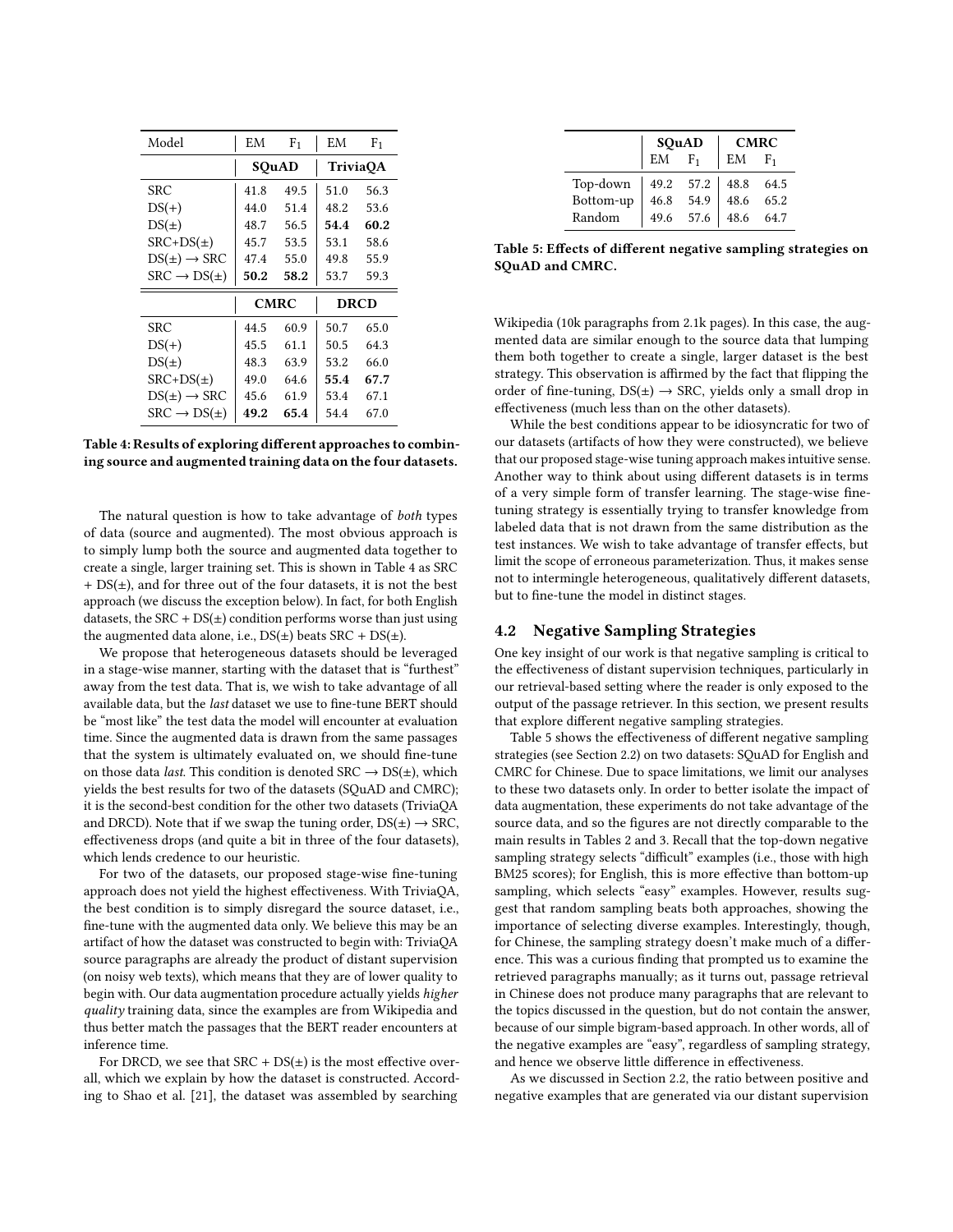<span id="page-5-1"></span>

|       | SOuAD      |      |                |                  |                  | <b>CMRC</b> |                   |                |                  |                 |
|-------|------------|------|----------------|------------------|------------------|-------------|-------------------|----------------|------------------|-----------------|
|       |            |      | BERTserini     |                  | BERTserini + DS  |             | <b>BERTserini</b> |                | BERTserini + DS  |                 |
| Type  | percentage | EM   | F <sub>1</sub> | EM               | F <sub>1</sub>   | percentage  | EM                | F <sub>1</sub> | EM               | F <sub>1</sub>  |
| Who   | 13.0%      | 43.1 | 48.6           | $52.9 (+22.7%)$  | $59.3 (+22.0\%)$ | 8.0%        | 47.9              | 62.6           | $46.3(-3.2\%)$   | $63.4 (+1.3\%)$ |
| When  | 7.9%       | 46.8 | 54.7           | $56.9 (+21.6\%)$ | $65.0 (+18.8\%)$ | $6.0\%$     | 50.0              | 67.5           | 58.8 $(+17.5%)$  | $73.3 (+8.6\%)$ |
| Where | 4.7%       | 28.7 | 38.2           | $41.1 (+43.2\%)$ | $51.4 (+34.6%)$  | $10.5\%$    | 43.6              | 61.3           | $52.2 (+19.7%)$  | $67.1 (+9.4\%)$ |
| What  | 54.8%      | 42.9 | 50.6           | $51.8 (+20.7%)$  | $60.3 (+19.2\%)$ | 48.0%       | 40.8              | 55.8           | $44.3 (+8.6\%)$  | $59.2 (+6.2\%)$ |
| Which | 6.3%       | 46.1 | 53.5           | $58.6 (+27.1\%)$ | $65.8 (+23.0\%)$ | 13.2%       | 57.6              | 71.3           | $63.8 (+10.6\%)$ | $76.3 (+7.0\%)$ |
| How   | 11.0%      | 36.6 | 44.5           | $45.0 (+23.0\%)$ | $52.5 (+18.0\%)$ | $8.4\%$     | 43.4              | 63.8           | $48.5 (+11.9\%)$ | $69.8 (+9.5%)$  |
| Why   | 1.4%       | 34.2 | 51.4           | $36.2 (+5.8\%)$  | $54.2 (+5.4\%)$  | 5.3%        | 34.3              | 55.5           | $32.6(-5.1\%)$   | $53.9(-2.8\%)$  |
| Other | $0.9\%$    | 28.9 | 49.5           | 40.0 $(+38.4\%)$ | $52.6 (+6.3\%)$  | $0.4\%$     | 35.7              | 53.0           | $35.7 (+0.0\%)$  | $45.3(-14.5\%)$ |

Table 6: Breakdown of effectiveness by question type for SQuAD (left) and CMRC (right).

<span id="page-5-0"></span>

Figure 3: Effects of varying  $d$ , the positive–negative ratio of examples, on SQuAD.

technique is an important hyperparameter. In Figure [3,](#page-5-0) we plot the effect of this ratio d. That is, for every positive example, we select d negative examples. We used a similar setup as the experiment above, and therefore these results are also not directly comparable to the main results in Tables [2](#page-3-0) and [3.](#page-3-1) Furthermore, in order to experiment with  $d < 1$ , we applied a slightly different approach to negative sampling: Instead of pairing negative examples with positive examples (per Section [2.2\)](#page-1-1), we first gathered all positive and negative examples across all questions, and then performed the sampling on those two groups given the ratio  $d$ . These results appear somewhat noisy, but suggest that  $d > 2$  yields good effectiveness—and from the perspective of minimizing training time, we desire the smallest d value that allows us to fully exploit distant supervision. The same experiments on the other datasets yield similar conclusions.

## 4.3 Detailed Analyses

We conclude with detailed analyses. In Table [6,](#page-5-1) we break down effectiveness by question type for SQuAD (left) and CMRC (right), comparing the BERTserini baseline and the model trained with data augmentation (corresponding to the main results tables). Question classification in English is performed based on simple question word matching. For consistency, we translated all Chinese questions into English with a state-of-the-art machine translation system, and applied the same classification scheme as the English questions. We manually examined the translations of the Chinese questions and confirmed that they look reasonable.

For SQuAD, we see that effectiveness on "how" and "why" questions are lower than the other categories (which makes sense since they are more difficult), but surprisingly the scores for "where" questions are quite low as well. We see that data augmentation improves effectiveness across the board, although gains from "why" questions are quite limited—this is likely because the exact phrasing of the ground truth answers for these questions are difficult to find. For Chinese, "why" questions appear more difficult than the other types (not surprising). Interestingly, we see that data augmentation actually decreases effectiveness for some question types; however, most categories do see large gains.

How is data augmentation improving the reader? At a high-level, we believe that greater diversity in answers gives the reader a more accurate model of answer contexts. For example, we have noticed an artifact of how some questions are constructed in SQuAD: often, a question that contains "what noun" is directly answered by "X noun" in a text span. As a result, a model trained solely on SQuAD learns (basically) to pattern match, and frequently marks the token before the noun (i.e., X) as the answer, even in obviously incorrect contexts. With distant supervision, this is avoided because of exposure to sufficient answer diversity.

# 5 CONCLUSIONS

This paper explores the design space of distant supervision techniques for retrieval-based question answering from Wikipedia across two English and two Chinese datasets. Our two key insights are to exploit heterogeneous data in stage-wise fine-tuning and proper settings for negative sampling. A series of thorough experiments explore the impact of these various aspects.

A noteworthy advantage of our approach is its simplicity and the fact that our gains are demonstrated on a simple reader model. This means that, essentially, gains come "for free". Furthermore, our techniques should be applicable to other neural models as well, including improvements to the basic BERTserini model architecture proposed by other researchers [\[1,](#page-6-5) [7,](#page-6-6) [8,](#page-6-7) [13,](#page-6-8) [20,](#page-6-9) [26\]](#page-6-10). These findings confirm perhaps something that machine learning practitioners already know too well: "there's no data like more data".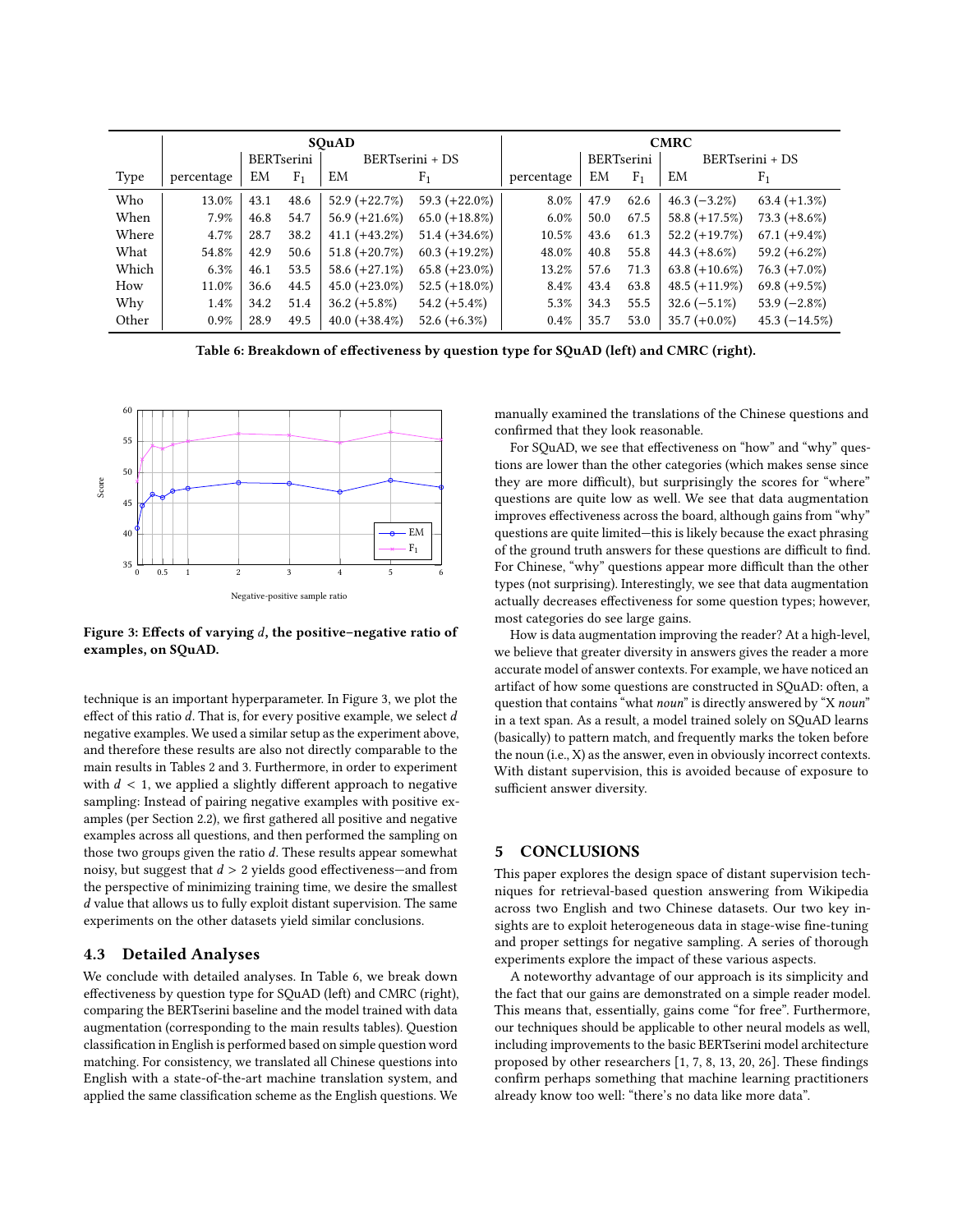| <b>Ouestion</b>                                                  | <b>BERTserini</b>                                                                                                                                                                                                                                                                                                                                                                                                                                             | <b>BERTserini + DS</b>                                                                                                                                                                                                                                                                                                                                                                                                                                 |
|------------------------------------------------------------------|---------------------------------------------------------------------------------------------------------------------------------------------------------------------------------------------------------------------------------------------------------------------------------------------------------------------------------------------------------------------------------------------------------------------------------------------------------------|--------------------------------------------------------------------------------------------------------------------------------------------------------------------------------------------------------------------------------------------------------------------------------------------------------------------------------------------------------------------------------------------------------------------------------------------------------|
| Super Bowl 50<br>decided the NFL<br>champion for what<br>season? | Super Bowl XXXVII was an American football game<br>between the American Football Conference (AFC)<br>champion Oakland Raiders and the National Football<br>Conference (NFC) champion Tampa Bay Buccaneers to<br>decide the National Football League (NFL) champion<br>for the 2002 season.                                                                                                                                                                    | Super Bowl 50 decided the 2015 NFL Champion and<br>was played at Levi's Stadium in Santa Clara, California<br>on Sunday, February 7, 2016.                                                                                                                                                                                                                                                                                                             |
| How did Tesla<br>know he was being<br>struck by the<br>particle? | On 11 July 1934 the "New York Herald Tribune"<br>published an article on Tesla, in which he recalled an<br>event that would occasionally take place while<br>experimenting with his single-electrode vacuum tubes;<br>a minute particle would break off the cathode, pass out<br>of the tube, and <b>physically</b> strike him. "Tesla said he<br>could feel a sharp stinging pain where it entered his<br>body, and again at the place where it passed out." | On 11 July 1934 the "New York Herald Tribune"<br>published an article on Tesla, in which he recalled an<br>event that would occasionally take place while<br>experimenting with his single-electrode vacuum tubes;<br>a minute particle would break off the cathode, pass out<br>of the tube, and physically strike him. "Tesla said he<br>could feel a sharp stinging pain where it entered<br>his body, and again at the place where it passed out." |

Table 7: Sample questions and answers.

## **REFERENCES**

- <span id="page-6-5"></span>[1] Akari Asai, Kazuma Hashimoto, Hannaneh Hajishirzi, Richard Socher, and Caiming Xiong. 2019. Learning to Retrieve Reasoning Paths over Wikipedia Graph for Question Answering. arXiv:1911.10470 (2019).
- <span id="page-6-12"></span>[2] Payal Bajaj, Daniel Campos, Nick Craswell, Li Deng, Jianfeng Gao, Xiaodong Liu, Rangan Majumder, Andrew McNamara, Bhaskar Mitra, Tri Nguyen, Mir Rosenberg, Xia Song, Alina Stoica, Saurabh Tiwary, and Tong Wang. 2016. MS MARCO: A Human Generated MAchine Reading COmprehension Dataset. arXiv:1611.09268 (2016).
- <span id="page-6-17"></span>[3] Antoine Bordes, Nicolas Usunier, Sumit Chopra, and Jason Weston. 2015. Largescale Simple Question Answering with Memory Networks. arXiv:1506.02075 (2015).
- <span id="page-6-4"></span>[4] Danqi Chen, Adam Fisch, Jason Weston, and Antoine Bordes. 2017. Reading Wikipedia to Answer Open-Domain Questions. In Proceedings of the 55th Annual Meeting of the Association for Computational Linguistics (Volume 1: Long Papers). Vancouver, Canada, 1870–1879.
- <span id="page-6-20"></span>[5] Yiming Cui, Ting Liu, Li Xiao, Zhipeng Chen, Wentao Ma, Wanxiang Che, Shijin Wang, and Guoping Hu. 2018. A Span-Extraction Dataset for Chinese Machine Reading Comprehension. arXiv:1810.07366 (2018).
- <span id="page-6-0"></span>[6] Jacob Devlin, Ming-Wei Chang, Kenton Lee, and Kristina Toutanova. 2019. BERT: Pre-training of Deep Bidirectional Transformers for Language Understanding. In Proceedings of the 2019 Conference of the North American Chapter of the Association for Computational Linguistics: Human Language Technologies, Volume 1 (Long and Short Papers). Minneapolis, Minnesota, 4171–4186.
- <span id="page-6-6"></span>[7] Yair Feldman and Ran El-Yaniv. 2019. Multi-Hop Paragraph Retrieval for Open-Domain Question Answering. arXiv:1906.06606 (2019).
- <span id="page-6-7"></span>[8] Minghao Hu, Yuxing Peng, Zhen Huang, and Dongsheng Li. 2019. Retrieve, Read, Rerank: Towards End-to-End Multi-Document Reading Comprehension. In Proceedings of the 57th Annual Meeting of the Association for Computational Linguistics. Florence, Italy, 2285–2295.
- <span id="page-6-19"></span>[9] Mandar Joshi, Eunsol Choi, Daniel Weld, and Luke Zettlemoyer. 2017. TriviaQA: A Large Scale Distantly Supervised Challenge Dataset for Reading Comprehension. In Proceedings of the 55th Annual Meeting of the Association for Computational Linguistics (Volume 1: Long Papers). Vancouver, Canada, 1601–1611.
- <span id="page-6-26"></span>[10] Bernhard Kratzwald, Anna Eigenmann, and Stefan Feuerriegel. 2019. RankQA: Neural Question Answering with Answer Re-Ranking. In Proceedings of the 57th Annual Meeting of the Association for Computational Linguistics. Florence, Italy, 6076–6085.
- <span id="page-6-23"></span>[11] Bernhard Kratzwald and Stefan Feuerriegel. 2018. Adaptive Document Retrieval for Deep Question Answering. In Proceedings of the 2018 Conference on Empirical Methods in Natural Language Processing. Brussels, Belgium, 576–581.
- <span id="page-6-24"></span>[12] Jinhyuk Lee, Seongjun Yun, Hyunjae Kim, Miyoung Ko, and Jaewoo Kang. 2018. Ranking Paragraphs for Improving Answer Recall in Open-Domain Question Answering. In Proceedings of the 2018 Conference on Empirical Methods in Natural Language Processing. Brussels, Belgium, 565–569.
- <span id="page-6-8"></span>[13] Kenton Lee, Ming-Wei Chang, and Kristina Toutanova. 2019. Latent Retrieval for Weakly Supervised Open Domain Question Answering. In Proceedings of the 57th Annual Meeting of the Association for Computational Linguistics. Florence, Italy, 6086–6096.
- <span id="page-6-18"></span>[14] Yankai Lin, Haozhe Ji, Zhiyuan Liu, and Maosong Sun. 2018. Denoising Distantly Supervised Open-Domain Question Answering. In Proceedings of the 56th Annual

Meeting of the Association for Computational Linguistics (Volume 1: Long Papers). Melbourne, Australia, 1736–1745.

- <span id="page-6-25"></span>[15] Sewon Min, Victor Zhong, Richard Socher, and Caiming Xiong. 2018. Efficient and Robust Question Answering from Minimal Context over Documents. In Proceedings of the 56th Annual Meeting of the Association for Computational Linguistics (Volume 1: Long Papers). Melbourne, Australia, 1725–1735.
- <span id="page-6-1"></span>[16] Matthew Peters, Mark Neumann, Mohit Iyyer, Matt Gardner, Christopher Clark, Kenton Lee, and Luke Zettlemoyer. 2018. Deep Contextualized Word Representations. In Proceedings of the 2018 Conference of the North American Chapter of the Association for Computational Linguistics: Human Language Technologies, Volume 1 (Long Papers). New Orleans, Louisiana, 2227–2237.
- <span id="page-6-2"></span>[17] Alec Radford, Karthik Narasimhan, Tim Salimans, and Ilya Sutskever. 2018. Improving Language Understanding by Generative Pre-training. Technical Report.
- <span id="page-6-11"></span>[18] Pranav Rajpurkar, Jian Zhang, Konstantin Lopyrev, and Percy Liang. 2016. SQuAD: 100,000+ Questions for Machine Comprehension of Text. In Proceedings of the 2016 Conference on Empirical Methods in Natural Language Processing. Austin, Texas, 2383–2392.
- <span id="page-6-16"></span>[19] Ellen Riloff. 1996. Automatically Generating Extraction Patterns from Untagged Text. In Proceedings of the Thirteenth National Conference on Artificial Intelligence and Eighth Innovative Applications of Artificial Intelligence Conference, Volume 2. Portland, Oregon, 1044–1049.
- <span id="page-6-9"></span>[20] Minjoon Seo, Jinhyuk Lee, Tom Kwiatkowski, Ankur Parikh, Ali Farhadi, and Hannaneh Hajishirzi. 2019. Real-Time Open-Domain Question Answering with Dense-Sparse Phrase Index. In Proceedings of the 57th Annual Meeting of the Association for Computational Linguistics. Florence, Italy, 4430–4441.
- <span id="page-6-21"></span>[21] Chih Chieh Shao, Trois Liu, Yuting Lai, Yiying Tseng, and Sam Tsai. 2018. DRCD: A Chinese Machine Reading Comprehension Dataset. arXiv:1806.00920 (2018).
- <span id="page-6-28"></span>[22] Yu Sun, Shuohuan Wang, Yukun Li, Shikun Feng, Hao Tian, Hua Wu, and Haifeng Wang. 2019. ERNIE 2.0: A Continual Pre-training Framework for Language Understanding. arXiv:1907.12412 (2019).
- <span id="page-6-13"></span>[23] Ellen M. Voorhees and Dawn M. Tice. 1999. The TREC-8 Question Answering Track Evaluation. In Proceedings of the Eighth Text REtrieval Conference (TREC-8). Gaithersburg, Maryland, 83–106.
- <span id="page-6-22"></span>[24] Shuohang Wang, Mo Yu, Xiaoxiao Guo, Zhiguo Wang, Tim Klinger, Wei Zhang, Shivu Chang, Gerald Tesauro, Bowen Zhou, and Jing Jiang, 2017,  $\mathbb{R}^3$ : Reinforced Reader-Ranker for Open-Domain Question Answering. arXiv:1709.00023 (2017).
- <span id="page-6-27"></span>[25] Shuohang Wang, Mo Yu, Jing Jiang, Wei Zhang, Xiaoxiao Guo, Shiyu Chang, Zhiguo Wang, Tim Klinger, Gerald Tesauro, and Murray Campbell. 2018. Evidence Aggregation for Answer Re-Ranking in Open-Domain Question Answering. arXiv:1711.05116 (2018).
- <span id="page-6-10"></span>[26] Zhiguo Wang, Patrick Ng, Xiaofei Ma, Ramesh Nallapati, and Bing Xiang. 2019. Multi-passage BERT: A Globally Normalized BERT Model for Open-domain Question Answering. arXiv:1908.08167 (2019).
- <span id="page-6-14"></span>Peilin Yang, Hui Fang, and Jimmy Lin. 2017. Anserini: Enabling the Use of Lucene for Information Retrieval Research. In Proceedings of the 40th Annual International ACM SIGIR Conference on Research and Development in Information Retrieval (SIGIR 2017). Tokyo, Japan, 1253–1256.
- <span id="page-6-15"></span>[28] Peilin Yang, Hui Fang, and Jimmy Lin. 2018. Anserini: Reproducible Ranking Baselines Using Lucene. Journal of Data and Information Quality 10, 4 (2018), Article 16.
- <span id="page-6-3"></span>[29] Wei Yang, Yuqing Xie, Aileen Lin, Xingyu Li, Luchen Tan, Kun Xiong, Ming Li, and Jimmy Lin. 2019. End-to-End Open-Domain Question Answering with